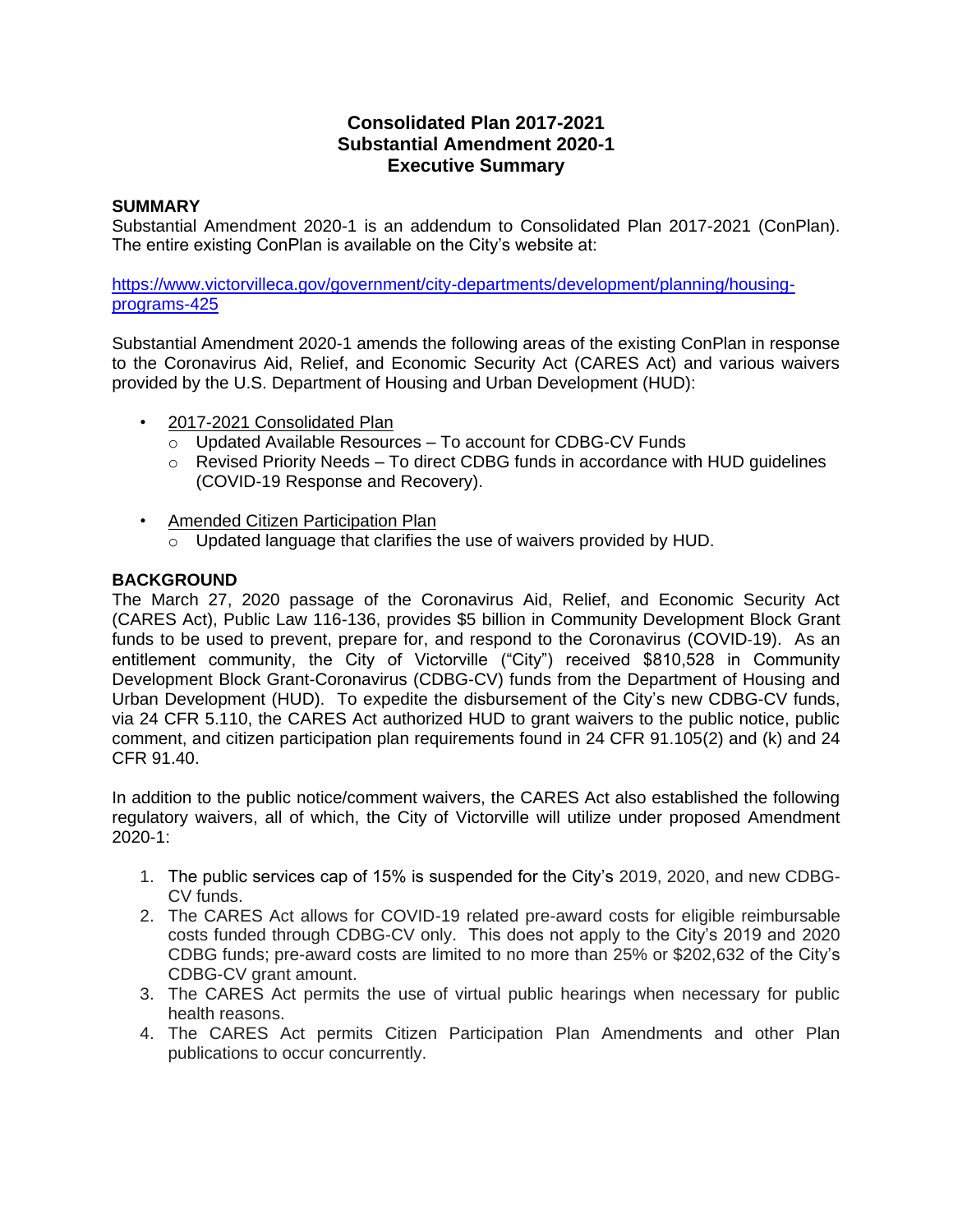The Substantial Amendment to the City's 2017-2022 ConPlan will result in the allocation of \$810,528 of CDBG-CV funds and further address the City's effort to comply with HUD's regulatory requirements in administering the City's CDBG Program, including CDBG-CV funds. The Amendment to the City's Citizen Participation Plan will expedite the City's disbursement of funds and accelerate the City's COVID-19 recovery efforts for its residents, businesses, and non-profit organizations.

## **AMENDMENTS TO THE CONSOLIDATED PLAN**

#### Anticipated Resources

The Office of Community Planning and Development at the U.S. Department of Housing and Urban Development (HUD) allocates CDBG and HOME funds, which allocated \$810,528 of CDBG-CV funds on April 2, 2020. CDBG-CV funds may be used to assist in the City's response to the effects of the Coronavirus pandemic, such as community development needs including the provision of post-COVID-19 recovery emergency assistance to non-profits, small businesses, and low and moderate income residents.

Under Substantial Amendment 2020-1, the City has updated its "Expected Resources" table to include CDBG-CV funding for \$810,528. While the CDBG-CV funding has been added, CDBG & HOME allocations noted in the updated "Expected Resources" table date from the initial 2017- 2018 ConPlan fiscal year will remain unchanged.

(Please note that changes are in italics.)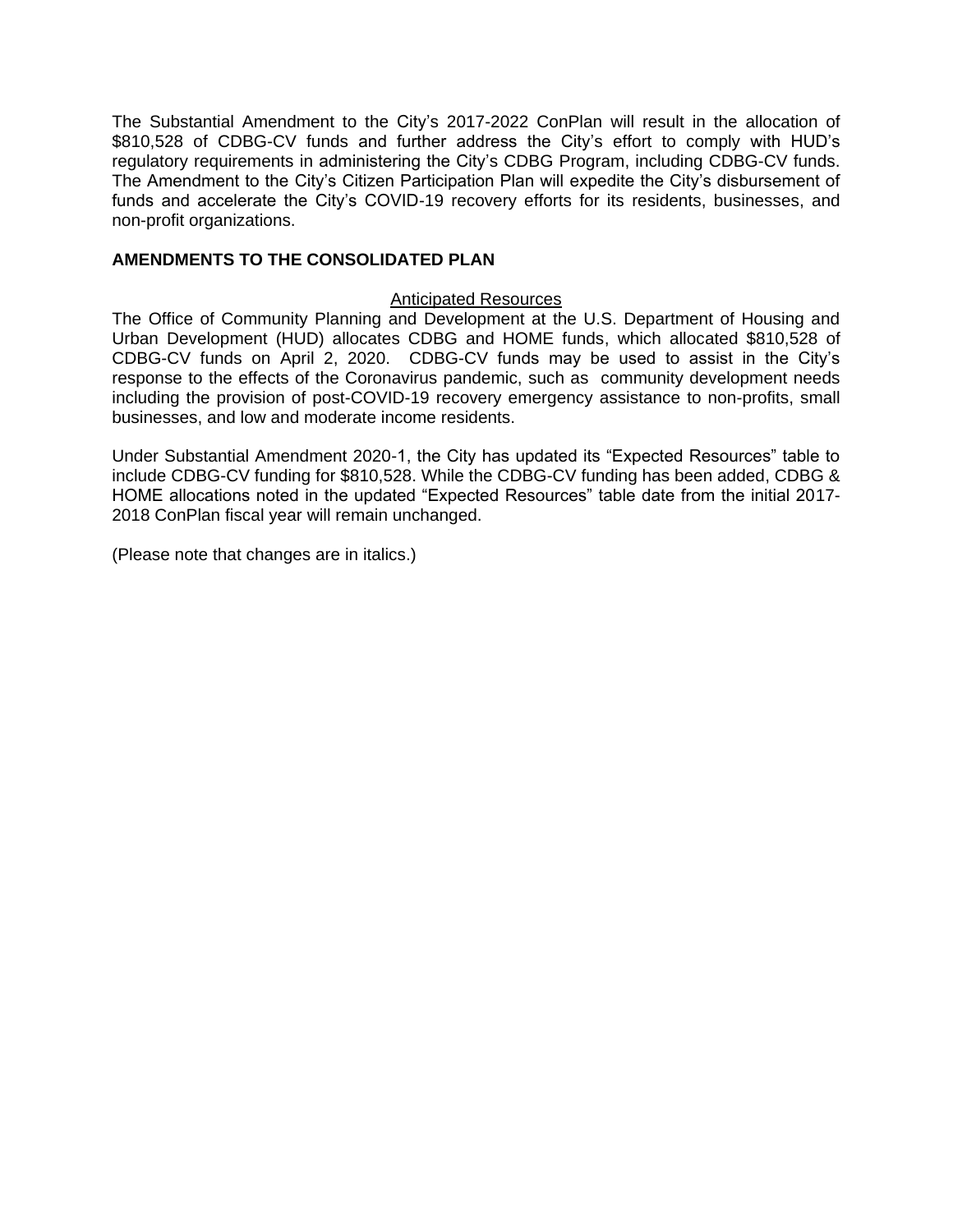# 2017-2021 ConPlan SP-35 Anticipated Resources – 91.420(b), 91.215(a)(4), 91.220(c)(1,2)

| Program                                        | <b>Source</b> | Uses of                                                                                                 | <b>Expected Amount Available Year 1</b>                                                                    |                          |                                    | <b>Expected</b>                             | <b>Narrative</b>                                                  |                                                                                                                                                                                                                                                                                          |
|------------------------------------------------|---------------|---------------------------------------------------------------------------------------------------------|------------------------------------------------------------------------------------------------------------|--------------------------|------------------------------------|---------------------------------------------|-------------------------------------------------------------------|------------------------------------------------------------------------------------------------------------------------------------------------------------------------------------------------------------------------------------------------------------------------------------------|
|                                                | of Funds      | <b>Funds</b>                                                                                            | Annual<br><b>Allocation:</b><br>\$                                                                         | Program<br>Income:<br>\$ | <b>Prior Year</b><br>Resources: \$ | Total:<br>\$                                | Amount<br>Available<br><b>Reminder of</b><br><b>ConPlan</b><br>\$ | <b>Description</b>                                                                                                                                                                                                                                                                       |
| <b>CDBG</b>                                    | Federal       | Community<br>Development;<br>Economic<br>Development,                                                   | \$1,192,603                                                                                                | \$0.00                   | \$141,426.24                       | \$1,334,029.24                              | \$4,770,412                                                       | Total amount<br>is based on<br>FY 17-18<br><b>CDBG</b><br>allocation<br>and the<br>previous<br>year's<br>program<br>income.<br>The<br>expected<br>remaining<br>amount is<br>based on a 4<br>year<br>projection of<br><b>CDBG</b><br>allocated<br>funding from<br>FY 17-18 to<br>FY 21-22 |
| <b>HOME</b>                                    | Federal       | Affordable<br>Housing                                                                                   | \$320,773                                                                                                  | \$0.00                   | \$0.00                             | \$320,773                                   | $\sqrt{31,283,092}$                                               | Total amount<br>is based on<br>FY 17-18<br><b>HOME</b><br>allocation<br>and the<br>previous<br>year's<br>program<br>income.<br>The<br>expected<br>remaining<br>amount is<br>based on a 4<br>year<br>projection of<br><b>HOME</b><br>allocated<br>funding from<br>FY 17-18 to<br>FY 21-22 |
| CARES<br>Act<br>(e.g.<br>CDBG-<br>$CV, etc.$ ) | Federal       | Administration<br>and<br>Planning;<br>Economic<br>Development;<br>Housing;<br>Public<br><b>Services</b> | $$810,528 +$<br>additional<br>allocation<br><b>TBD</b><br>(Available<br>Year 4 of<br>ConPlan-<br>FY 19-20) | $\overline{50}$          | $\overline{50}$                    | \$810,528<br>+ additional<br>allocation TBD |                                                                   | Total amount<br>of \$810,528<br>$+$ any<br>additional<br>allocation is<br>authorized<br>by CARES<br>Act and<br>calculated by<br><b>HUD</b>                                                                                                                                               |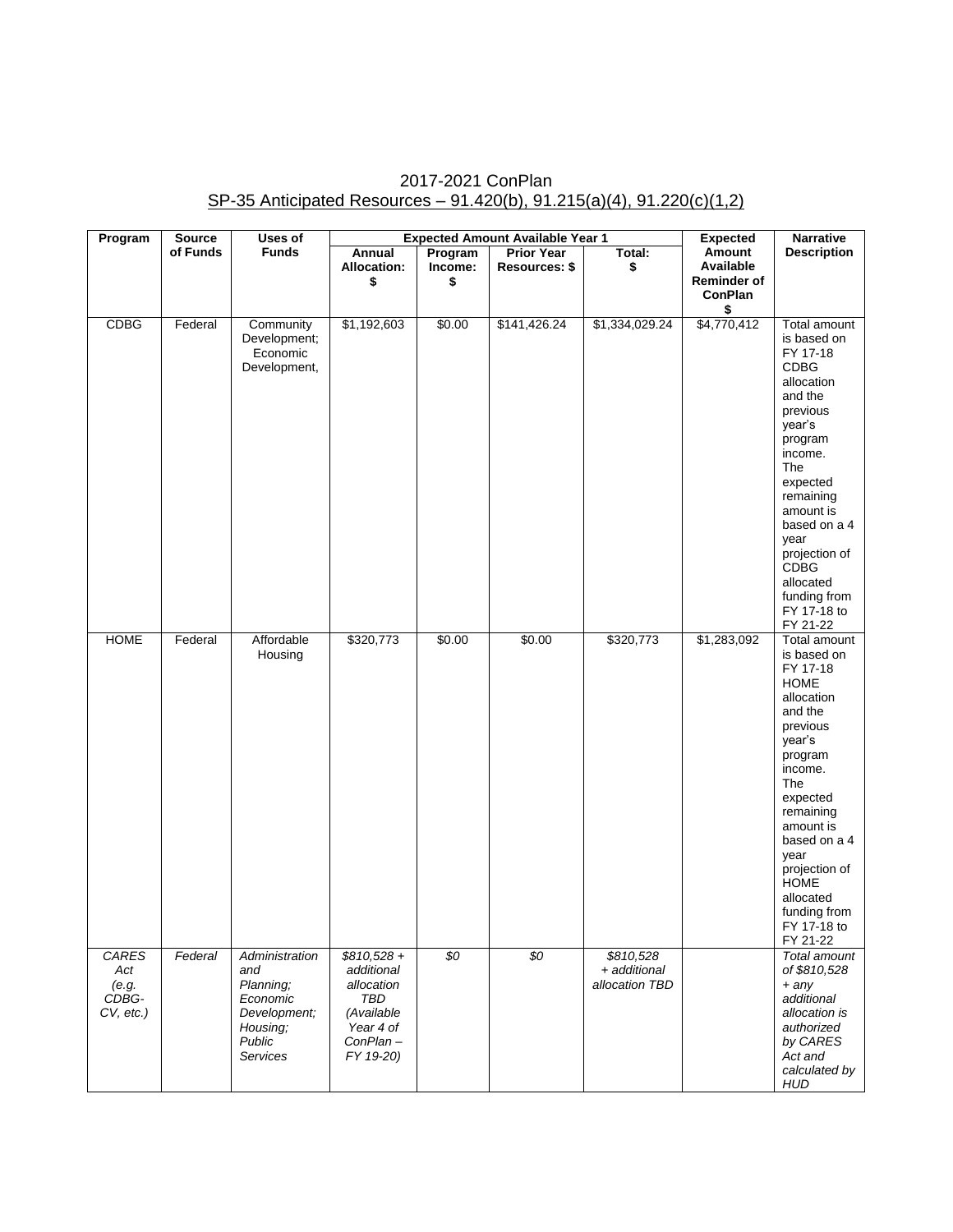## SP-25 Priority Needs 91.415, 91.215(a)(2)

Under Substantial Amendment 2020-1, the City is will update priority need references in its 2017-2022 Consolidated Plan in order to add a sixth priority need regarding COVID-19 response and recovery.

Based on an extensive public participation process, the needs assessment and housing market analysis, the City of Victorville has determined to direct its funding to the following priorities, which have been updated to includes needs that address response to the COVID-19 pandemic:

|    | <b>Priority Needs</b>                                                 | <b>Status</b> |
|----|-----------------------------------------------------------------------|---------------|
|    | 1. Supportive services for the homeless and at risk homeless          | Existing      |
|    | 2. Human services                                                     | Existing      |
|    | 3. Need to increase economic development and employment opportunities | Existing      |
|    | 4. Housing programs                                                   | Existing      |
|    | 5. Need to increase economic development and employment opportunities | Existing      |
| 6. | Coronavirus (COVID-19) and other infectious disease responses         | New           |

## Plan Needs Assessment Overview - Summary of objectives and outcomes

| 1 | <b>Priority Need</b><br><b>Name</b>           | Supportive services for the homeless and at risk homeless                                                                                                                                                                                                                                      |
|---|-----------------------------------------------|------------------------------------------------------------------------------------------------------------------------------------------------------------------------------------------------------------------------------------------------------------------------------------------------|
|   | <b>Priority Level</b>                         | High                                                                                                                                                                                                                                                                                           |
|   | <b>Population</b>                             | <b>Extremely Low</b><br><b>Families with Children</b><br>Elderly<br><b>Chronic Homelessness</b><br>Individuals<br><b>Families with Children</b><br>veterans<br><b>Victims of Domestic Violence</b><br><b>Unaccompanied Youth</b><br><b>Frail Elderly</b><br>Persons with Physical Disabilities |
|   | Geographic<br><b>Areas</b><br><b>Affected</b> | City Wide                                                                                                                                                                                                                                                                                      |
|   | <b>Associated</b><br><b>Goals</b>             | Provide suitable living environments for Victorville's residents                                                                                                                                                                                                                               |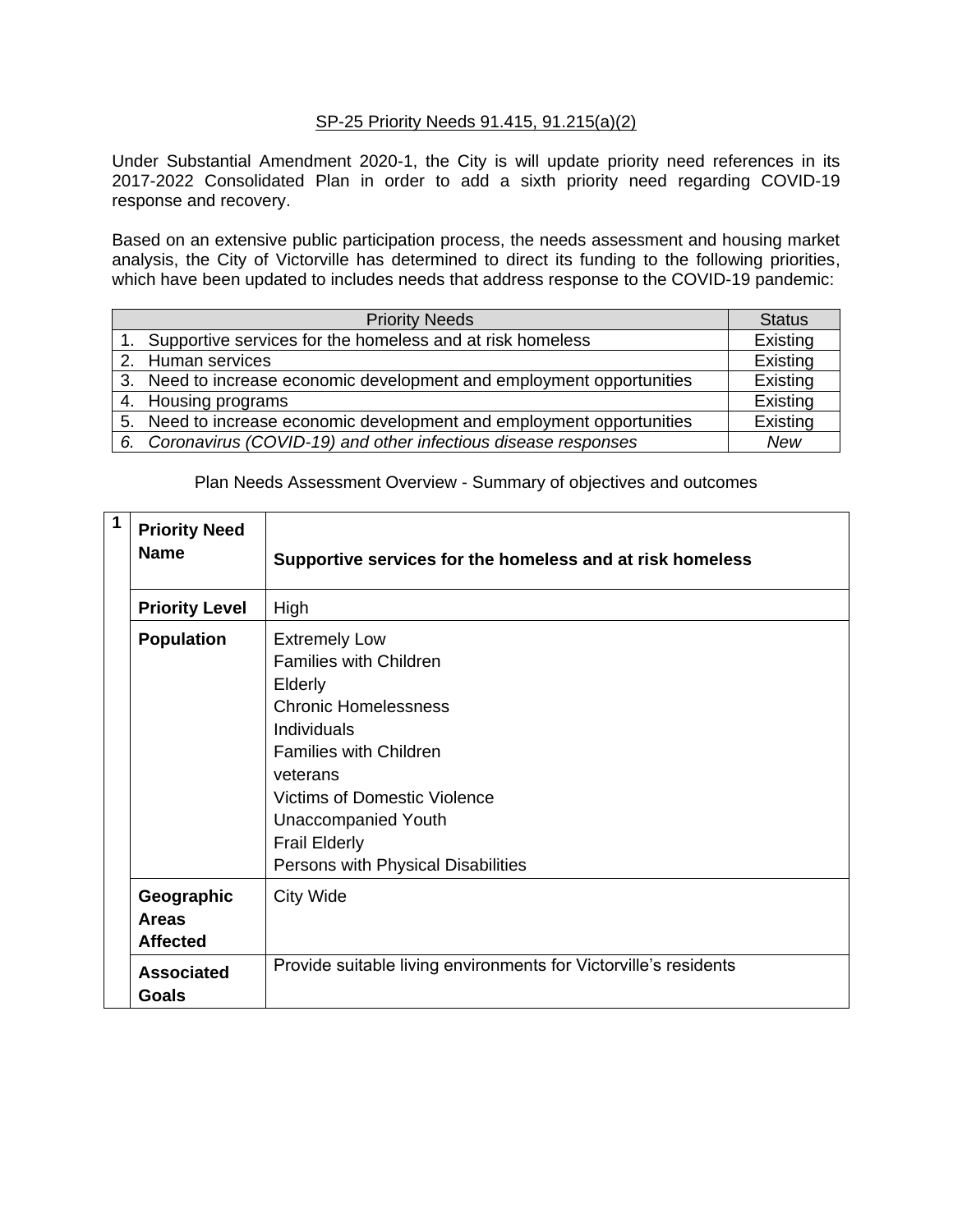|                                                                   | <b>Description</b>                                     | Support the development of "one stop" resource centers to assist<br>homeless persons to acquire the necessary documentation and<br>consultation (mental health, physical health and nutrition, job skills training,<br>identification, social security and disability benefits, etc.) to achieve reentry<br>into employment and housing; food and nutrition services; utility<br>assistance; support the Homeless Outreach Proactive Enforcement<br>(HOPE) program; support public safety efforts; provide resource<br>directories for available services; provide community resource<br>directory for all available services; encourage collaboration between<br>agencies, faith based organizations and other stakeholders to unify<br>services; support efforts to increase volunteerism in public service<br>programs. |  |  |
|-------------------------------------------------------------------|--------------------------------------------------------|----------------------------------------------------------------------------------------------------------------------------------------------------------------------------------------------------------------------------------------------------------------------------------------------------------------------------------------------------------------------------------------------------------------------------------------------------------------------------------------------------------------------------------------------------------------------------------------------------------------------------------------------------------------------------------------------------------------------------------------------------------------------------------------------------------------------------|--|--|
|                                                                   | <b>Basis for</b><br><b>Relative</b><br><b>Priority</b> | Needs assessment, consultation process and citizen participation process                                                                                                                                                                                                                                                                                                                                                                                                                                                                                                                                                                                                                                                                                                                                                   |  |  |
| $\mathbf{2}$                                                      | <b>Priority Need</b><br><b>Name</b>                    | <b>Human services</b>                                                                                                                                                                                                                                                                                                                                                                                                                                                                                                                                                                                                                                                                                                                                                                                                      |  |  |
|                                                                   | <b>Priority Level</b>                                  | High                                                                                                                                                                                                                                                                                                                                                                                                                                                                                                                                                                                                                                                                                                                                                                                                                       |  |  |
|                                                                   | <b>Population</b>                                      | Low<br>Moderate<br>Middle<br>Large Families<br><b>Families with Children</b><br>Elderly                                                                                                                                                                                                                                                                                                                                                                                                                                                                                                                                                                                                                                                                                                                                    |  |  |
| Geographic<br><b>City Wide</b><br><b>Areas</b><br><b>Affected</b> |                                                        |                                                                                                                                                                                                                                                                                                                                                                                                                                                                                                                                                                                                                                                                                                                                                                                                                            |  |  |
|                                                                   | <b>Associated</b><br><b>Goals</b>                      | Provide suitable living environments for Victorville's residents                                                                                                                                                                                                                                                                                                                                                                                                                                                                                                                                                                                                                                                                                                                                                           |  |  |
|                                                                   | <b>Description</b>                                     | Support programs that encourage the development of responsible,<br>motivated and educated youth; support the development of arts, music<br>and culture in the community; encourage programs that promote a<br>healthy lifestyle; develop public facility amenities that facilitate<br>community involvement and recreation;<br>disseminate<br>fair<br>housing<br>information through literature, media, referrals and workshops; encourage<br>programs designed to unite youth, seniors, veterans and disabled persons<br>in mentoring and caregiving.                                                                                                                                                                                                                                                                     |  |  |
|                                                                   | <b>Basis for</b><br><b>Relative</b><br><b>Priority</b> | Needs assessment, consultation process and citizen participation process                                                                                                                                                                                                                                                                                                                                                                                                                                                                                                                                                                                                                                                                                                                                                   |  |  |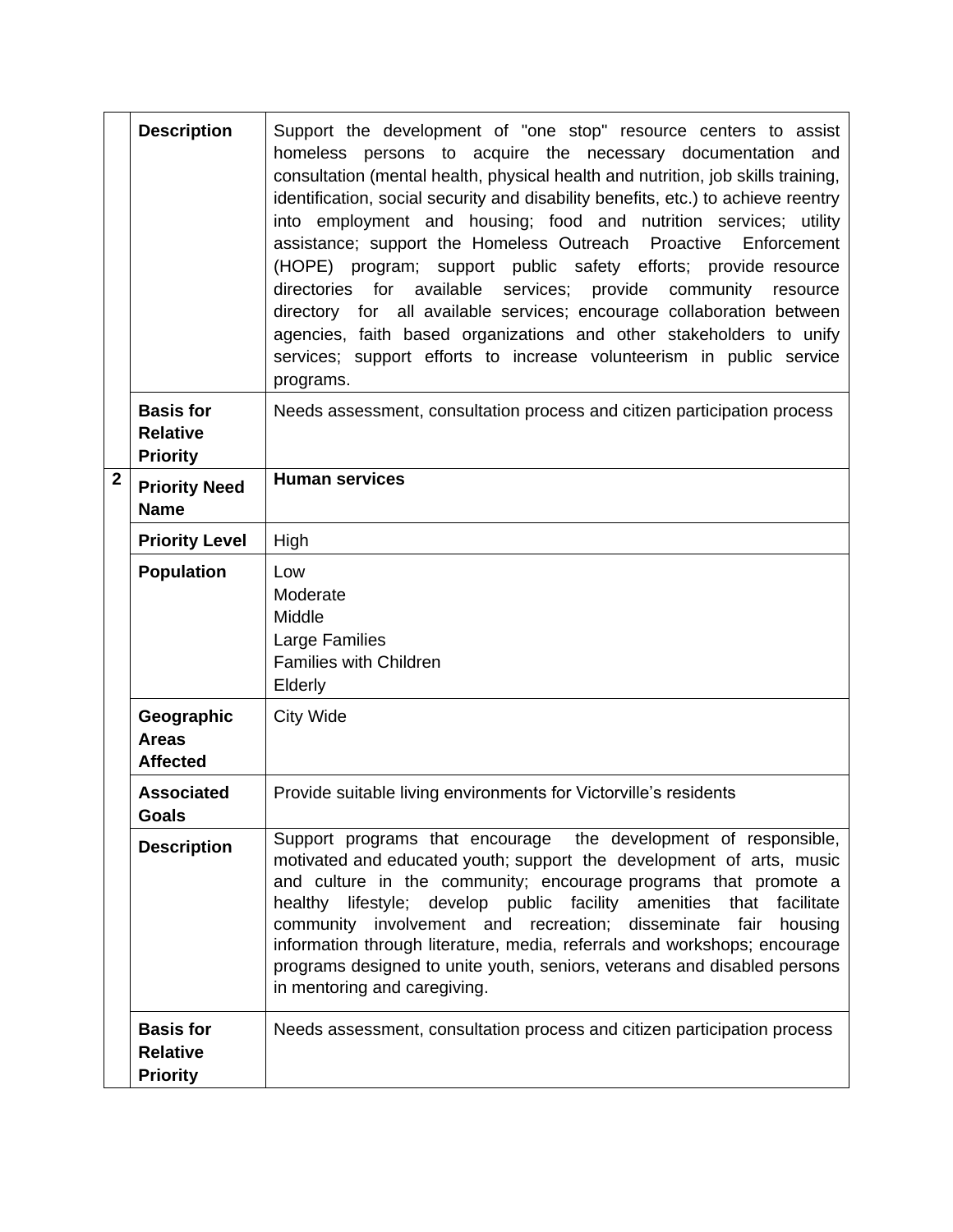| 3 | <b>Priority Need</b><br><b>Name</b>                    | to increase economic<br><b>Need</b><br>development and<br>employment<br>opportunities                                                                                                                                                                                                                                                                                                                                                                                                                            |
|---|--------------------------------------------------------|------------------------------------------------------------------------------------------------------------------------------------------------------------------------------------------------------------------------------------------------------------------------------------------------------------------------------------------------------------------------------------------------------------------------------------------------------------------------------------------------------------------|
|   | <b>Priority Level</b>                                  | Low                                                                                                                                                                                                                                                                                                                                                                                                                                                                                                              |
|   | <b>Population</b>                                      | <b>Extremely Low</b><br>Low<br>Moderate<br>Elderly<br>Individuals<br>Veterans<br><b>Victims of Domestic Violence</b>                                                                                                                                                                                                                                                                                                                                                                                             |
|   | Geographic<br><b>Areas</b><br><b>Affected</b>          | <b>City Wide</b>                                                                                                                                                                                                                                                                                                                                                                                                                                                                                                 |
|   | <b>Associated</b><br><b>Goals</b>                      | Expand economic opportunities                                                                                                                                                                                                                                                                                                                                                                                                                                                                                    |
|   | <b>Description</b>                                     | Increase job opportunity through education and job training programs;<br>encourage small business development through business practices and<br>fundamentals education: collaborate with state, county and local agencies<br>that offer trade skills training and basic job search techniques; encourage<br>local education facilities to offer education and training that will lead to<br>employment opportunities in the community; support job creation<br>through business friendly policies and practices. |
|   | <b>Basis for</b><br><b>Relative</b><br><b>Priority</b> | Needs assessment, consultation process and citizen participation process.                                                                                                                                                                                                                                                                                                                                                                                                                                        |
| 4 | <b>Priority Need</b><br><b>Name</b>                    | <b>Housing Programs</b>                                                                                                                                                                                                                                                                                                                                                                                                                                                                                          |
|   | <b>Priority Level</b>                                  | High                                                                                                                                                                                                                                                                                                                                                                                                                                                                                                             |
|   | <b>Population</b>                                      | <b>Extremely Low</b><br><b>Families with Children</b><br>Elderly<br><b>Chronic Homelessness</b><br>Individuals<br><b>Families with Children</b><br>veterans<br><b>Victims of Domestic Violence</b><br><b>Unaccompanied Youth</b><br><b>Frail Elderly</b><br>Persons with Physical Disabilities                                                                                                                                                                                                                   |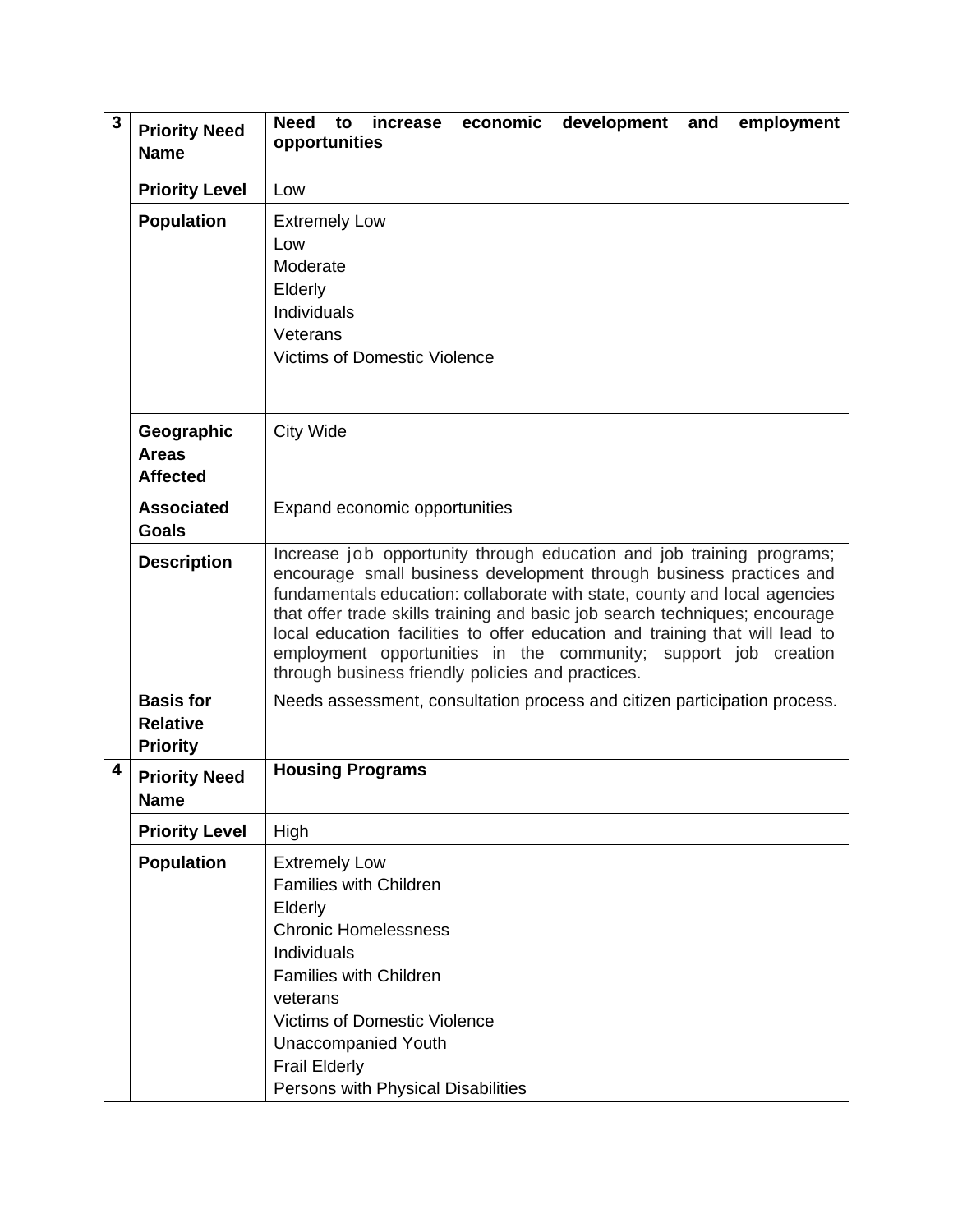|   | Geographic<br><b>Areas</b><br><b>Affected</b>          | <b>City Wide</b>                                                                                                                                                                                                                                                                                                                                                                                                                                                                                       |  |
|---|--------------------------------------------------------|--------------------------------------------------------------------------------------------------------------------------------------------------------------------------------------------------------------------------------------------------------------------------------------------------------------------------------------------------------------------------------------------------------------------------------------------------------------------------------------------------------|--|
|   | <b>Associated</b><br><b>Goals</b>                      | Enhance the quality of life for residents by encouraging decent and<br>affordable housing for residents within the consortium                                                                                                                                                                                                                                                                                                                                                                          |  |
|   | <b>Description</b>                                     | Transitional shelters; affordable housing for multi-family, single family,<br>veterans; rehabilitation- owner occupied and rental; down payment<br>assistance; code enforcement activity to improve neighborhood aesthetics<br>values; reduce overcrowding in occupied properties; consider<br>and<br>establishing rent control for affordability; encourage collaboration between<br>public agencies, developers, investors and other stakeholders to develop a<br>wide-range of housing development. |  |
|   | <b>Basis for</b><br><b>Relative</b><br><b>Priority</b> | Needs assessment, consultation process and citizen participation process.                                                                                                                                                                                                                                                                                                                                                                                                                              |  |
| 5 | <b>Priority Need</b><br><b>Name</b>                    | <b>Accessibility and Mobility</b>                                                                                                                                                                                                                                                                                                                                                                                                                                                                      |  |
|   | <b>Priority Level</b>                                  | Medium                                                                                                                                                                                                                                                                                                                                                                                                                                                                                                 |  |
|   | <b>Population</b>                                      | Low                                                                                                                                                                                                                                                                                                                                                                                                                                                                                                    |  |
|   |                                                        | Moderate                                                                                                                                                                                                                                                                                                                                                                                                                                                                                               |  |
|   |                                                        | Middle                                                                                                                                                                                                                                                                                                                                                                                                                                                                                                 |  |
|   |                                                        | Large Families                                                                                                                                                                                                                                                                                                                                                                                                                                                                                         |  |
|   |                                                        | <b>Families with Children</b>                                                                                                                                                                                                                                                                                                                                                                                                                                                                          |  |
|   |                                                        | Elderly                                                                                                                                                                                                                                                                                                                                                                                                                                                                                                |  |
|   | Geographic<br><b>Areas</b><br><b>Affected</b>          | <b>Qualified Census Tracts</b>                                                                                                                                                                                                                                                                                                                                                                                                                                                                         |  |
|   | <b>Associated</b><br><b>Goals</b>                      | Provide suitable living environments for Victorville's residents                                                                                                                                                                                                                                                                                                                                                                                                                                       |  |
|   | <b>Description</b>                                     | Develop and support efforts to improve mobility in the community;<br>identify and remove barriers that impede accessibility in the community;<br>support transit systems, mass and specialized, that enable residents to<br>access destinations for employment, education, recreation and other<br>essential purposes; support collaborative efforts to improve community<br>and regional transit.                                                                                                     |  |
|   | <b>Basis for</b><br><b>Relative</b><br><b>Priority</b> | Needs assessment, consultation process and citizen participation process.                                                                                                                                                                                                                                                                                                                                                                                                                              |  |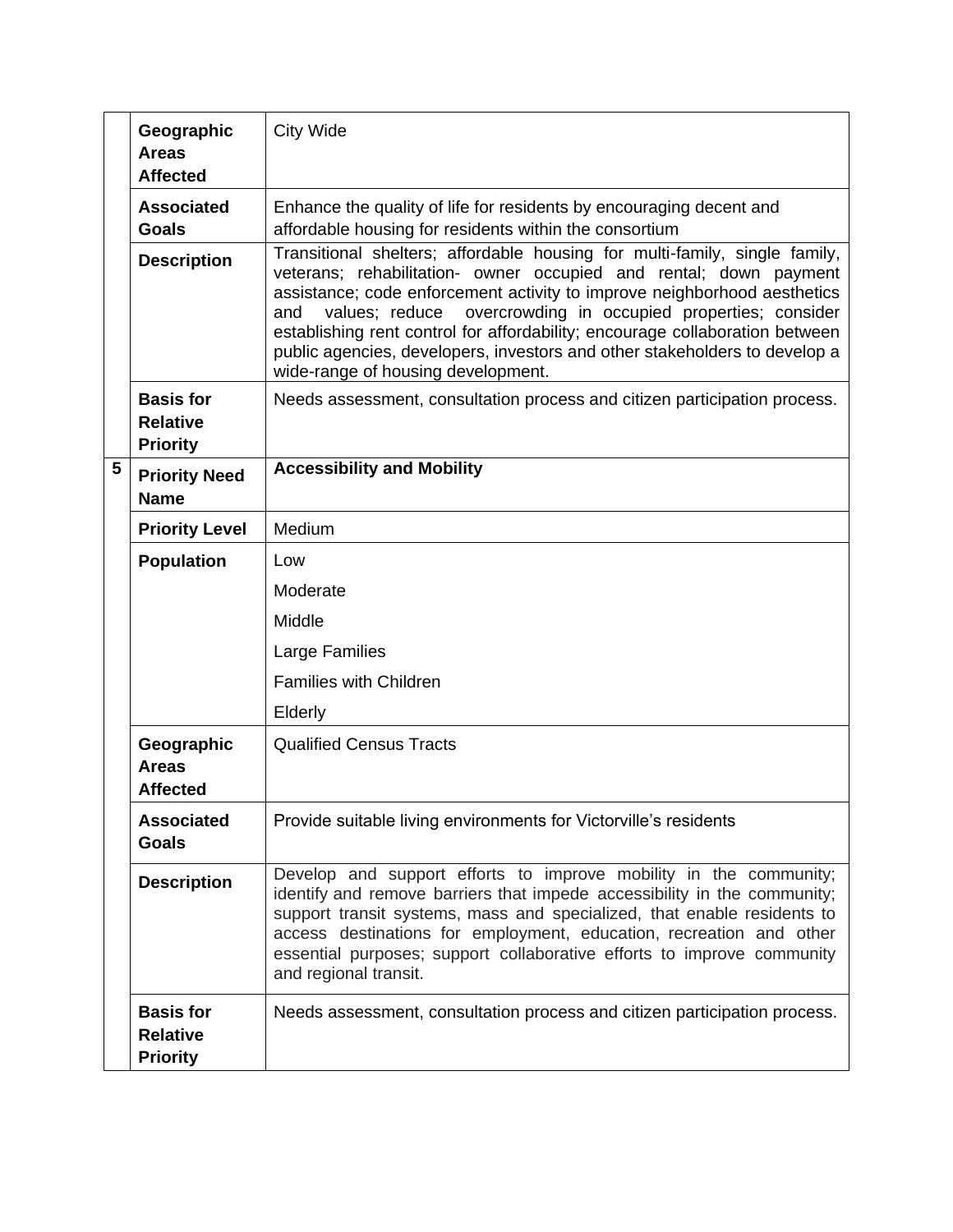| 6 | <b>Priority Need</b><br><b>Name</b>                    | Support Coronavirus (COVID-19) and other infectious disease<br>responses                                                                                                                                                                                                                                                                                                                                                                                                                                                                                                                                                                                                                                                                                                                                                                                                                                                   |
|---|--------------------------------------------------------|----------------------------------------------------------------------------------------------------------------------------------------------------------------------------------------------------------------------------------------------------------------------------------------------------------------------------------------------------------------------------------------------------------------------------------------------------------------------------------------------------------------------------------------------------------------------------------------------------------------------------------------------------------------------------------------------------------------------------------------------------------------------------------------------------------------------------------------------------------------------------------------------------------------------------|
|   | <b>Priority Level</b>                                  | High                                                                                                                                                                                                                                                                                                                                                                                                                                                                                                                                                                                                                                                                                                                                                                                                                                                                                                                       |
|   | <b>Population</b>                                      | Low income                                                                                                                                                                                                                                                                                                                                                                                                                                                                                                                                                                                                                                                                                                                                                                                                                                                                                                                 |
|   |                                                        | Moderate income                                                                                                                                                                                                                                                                                                                                                                                                                                                                                                                                                                                                                                                                                                                                                                                                                                                                                                            |
|   |                                                        | Middle income                                                                                                                                                                                                                                                                                                                                                                                                                                                                                                                                                                                                                                                                                                                                                                                                                                                                                                              |
|   |                                                        | Large Families                                                                                                                                                                                                                                                                                                                                                                                                                                                                                                                                                                                                                                                                                                                                                                                                                                                                                                             |
|   |                                                        | <b>Families with Children</b>                                                                                                                                                                                                                                                                                                                                                                                                                                                                                                                                                                                                                                                                                                                                                                                                                                                                                              |
|   |                                                        | Elderly                                                                                                                                                                                                                                                                                                                                                                                                                                                                                                                                                                                                                                                                                                                                                                                                                                                                                                                    |
|   |                                                        | <b>Small Businesses</b>                                                                                                                                                                                                                                                                                                                                                                                                                                                                                                                                                                                                                                                                                                                                                                                                                                                                                                    |
|   | Geographic<br><b>Areas</b><br><b>Affected</b>          | Citywide                                                                                                                                                                                                                                                                                                                                                                                                                                                                                                                                                                                                                                                                                                                                                                                                                                                                                                                   |
|   | <b>Associated</b><br><b>Goals</b>                      | Provide suitable living environments for Victorville's residents                                                                                                                                                                                                                                                                                                                                                                                                                                                                                                                                                                                                                                                                                                                                                                                                                                                           |
|   | <b>Description</b>                                     | A variety of City implemented programs as well as direct allocations to<br>eligible sub-recipients in range of activities such as:<br>Assistance to non-profit agencies in providing basic needs to support<br>activities that relate to their coronavirus and other infectious disease<br>responses. Services may include, but are not limited, to activities to<br>assist senior services, food banks, substance abuse, domestic<br>violence survivors, housing legal services, food and shelter, and<br>additional case management opportunities.<br>Subsistence payments provided to qualifying households directly<br>affected by COVID-19 for homelessness prevention.<br>Emergency expenses related to shelter activities and the homeless<br>population, including those expenses to treat and/or prevent the<br>spread of infectious diseases.<br>Small business assistance with their COVID-19 recovery efforts. |
|   | <b>Basis for</b><br><b>Relative</b><br><b>Priority</b> | The CDBG-CV allocation was authorized by the Coronavirus Aid, Relief,<br>and Economic Security Act (CARES Act) to respond to the growing effects<br>of the Coronavirus public health crisis.                                                                                                                                                                                                                                                                                                                                                                                                                                                                                                                                                                                                                                                                                                                               |